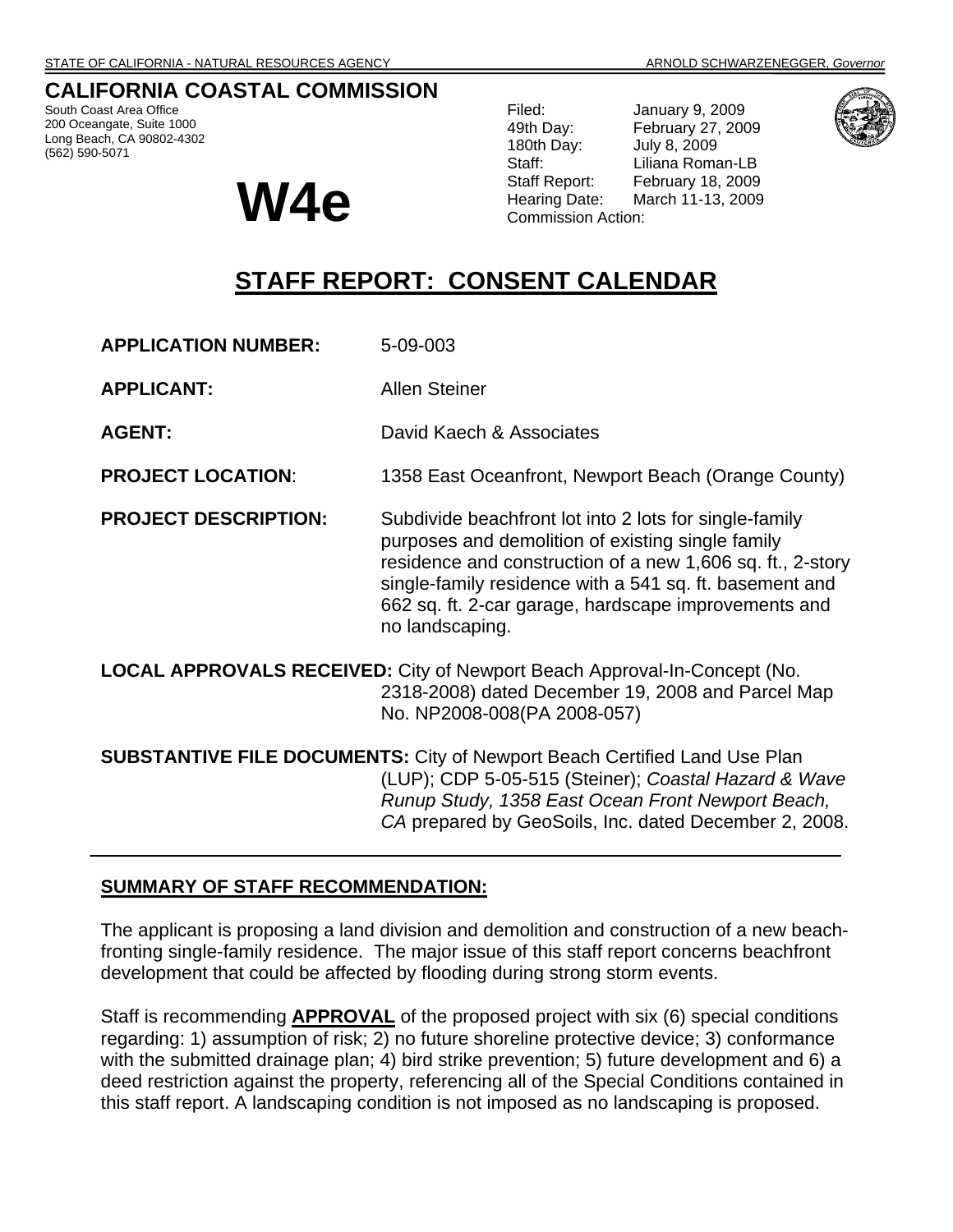### *5-09-003(Steiner) Staff Report–Consent Calendar Page 2 of 23*

Section 30600(c) of the Coastal Act provides for the issuance of coastal development permits directly by the Commission in regions where the local government having jurisdiction does not have a certified Local Coastal Program. The City of Newport Beach only has a certified Land Use Plan and has not exercised the options provided in 30600(b) or 30600.5 to issue its own permits. Therefore, the Coastal Commission is the permit issuing entity and the standard of review is Chapter 3 of the Coastal Act. The certified Land Use Plan may be used for guidance.

## **LIST OF EXHIBITS**

- 1. Location Map
- 2. Assessor's Parcel Map
- 3. Project Plans
- 4. Parcel Map No. NP2008-008, PA2008-057

### **STAFF RECOMMENDATION:**

Staff recommends that the Commission **APPROVE** the permit application with special conditions.

### **MOTION:**

*I move that the Commission approve the coastal development permit applications included on the consent calendar in accordance with the staff recommendations.*

Staff recommends a **YES** vote. Passage of this motion will result in approval of all the permits included on the consent calendar. The motion passes only by affirmative vote of a majority of the Commissioners present.

### **RESOLUTION:**

### **I. APPROVAL WITH CONDITIONS**

The Commission hereby **APPROVES** a coastal development permit for the proposed development and adopts the findings set forth below on grounds that the development as conditioned will be in conformity with the policies of Chapter 3 of the Coastal Act and will not prejudice the ability of the local government having jurisdiction over the area to prepare a Local Coastal Program conforming to the provisions of Chapter 3. Approval of the permit complies with the California Environmental Quality Act because either 1) feasible mitigation measures and/or alternatives have been incorporated to substantially lessen any significant adverse effects of the development on the environment, or 2) there are no further feasible mitigation measures or alternatives that would substantially lessen any significant adverse impacts of the development on the environment.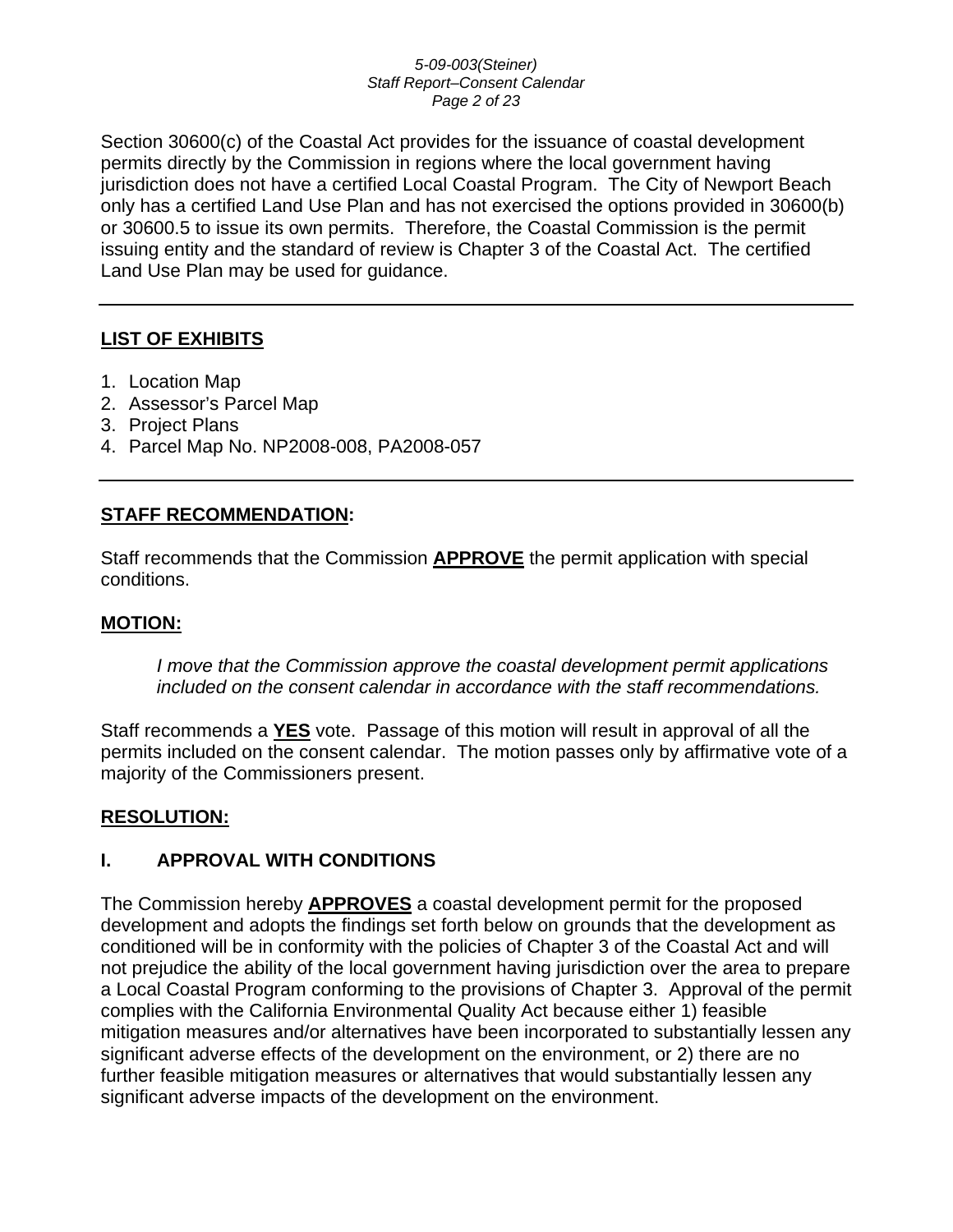## **II. STANDARD CONDITIONS**

- 1. Notice of Receipt and Acknowledgment. The permit is not valid and development shall not commence until a copy of the permit, signed by the permittee or authorized agent, acknowledging receipt of the permit and acceptance of the terms and conditions, is returned to the Commission office.
- 2. Expiration. If development has not commenced, the permit will expire two years from the date this permit is reported to the Commission. Development shall be pursued in a diligent manner and completed in a reasonable period of time. Application for extension of the permit must be made prior to the expiration date.
- 3. Interpretation. Any questions of intent or interpretation of any condition will be resolved by the Executive Director or the Commission.
- 4. Assignment. The permit may be assigned to any qualified person, provided assignee files with the Commission an affidavit accepting all terms and conditions of the permit.
- 5. Terms and Conditions Run with the Land. These terms and conditions shall be perpetual, and it is the intention of the Commission and the permittee to bind all future owners and possessors of the subject property to the terms and conditions.

## **III. SPECIAL CONDITIONS**

### **1. Assumption of Risk, Waiver of Liability and Indemnity**

By acceptance of this permit, the applicant acknowledges and agrees (i) that the site may be subject to hazards from flooding and wave uprush; (ii) to assume the risks to the applicant and the property that is the subject of this permit of injury and damage from such hazards in connection with this permitted development; (iii) to unconditionally waive any claim of damage or liability against the Commission, its officers, agents, and employees for injury or damage from such hazards; and (iv) to indemnify and hold harmless the Commission, its officers, agents, and employees with respect to the Commission's approval of the project against any and all liability, claims, demands, damages, costs (including costs and fees incurred in defense of such claims), expenses, and amounts paid in settlement arising from any injury or damage due to such hazards.

## **2. No Future Shoreline Protective Device**

A. By acceptance of this permit, the applicant agrees, on behalf of himself and all other successors and assigns, that no shoreline protective device(s) shall ever be constructed to protect the development approved pursuant to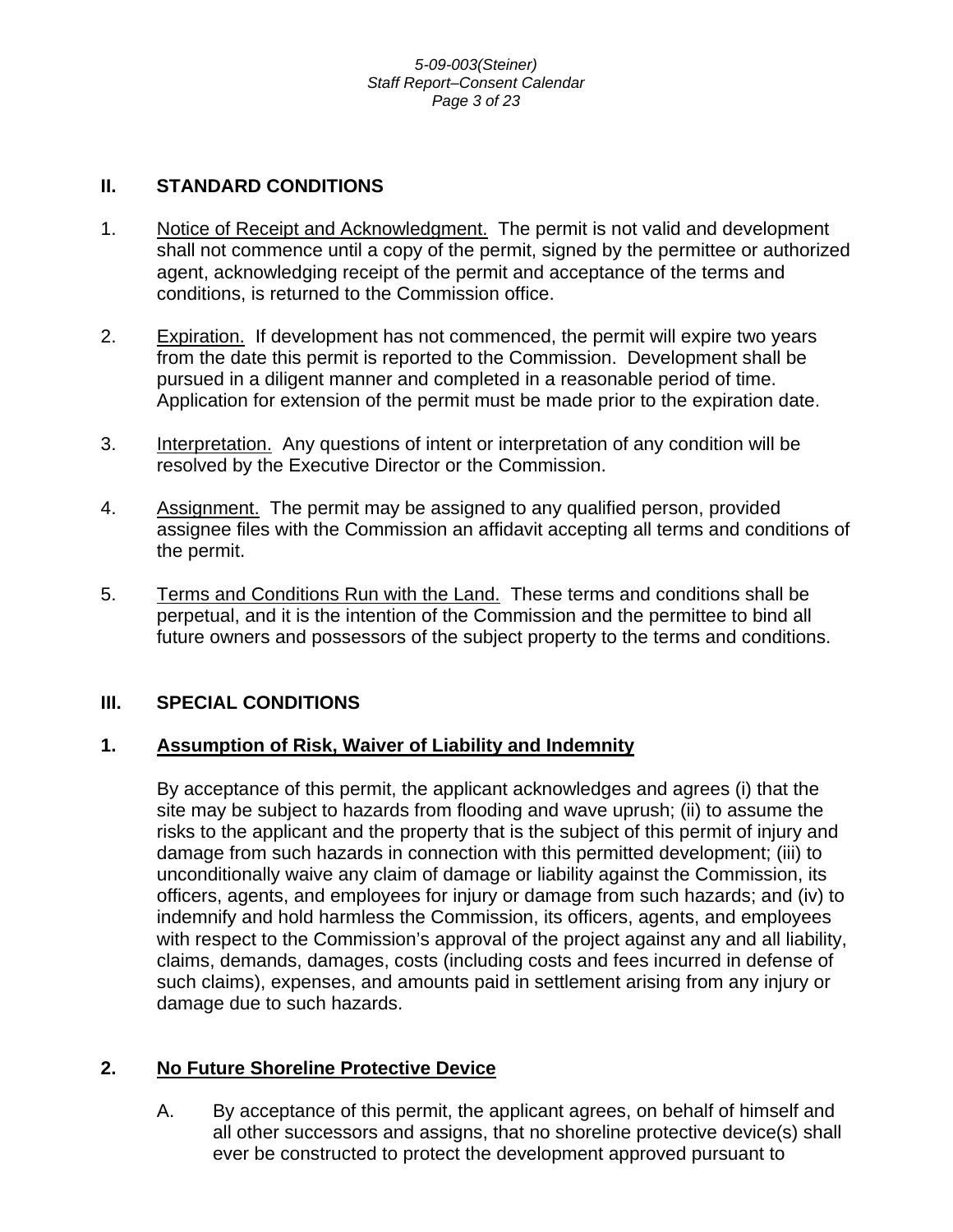### *5-09-003(Steiner) Staff Report–Consent Calendar Page 4 of 23*

Coastal Development Permit No. 5-09-003 including, but not limited to, the residence, garage, foundations, and patio, and any future improvements, in the event that the development is threatened with damage or destruction from waves, erosion, storm conditions or other natural hazards in the future. By acceptance of this permit, the applicant hereby waives, on behalf of himself and all successors and assigns, any rights to construct such devices that may exist under Public Resources Code Section 30235.

B. By acceptance of this permit, the applicant further agrees, on behalf of himself and all successors and assigns, that the landowner(s) shall remove the development authorized by this permit, including the residence, garage, foundations, and patio, if any government agency has ordered that the structure is not to be occupied due to any of the hazards identified above. In the event that portions of the development fall to the beach before they are removed, the landowner(s) shall remove all recoverable debris associated with the development from the beach and ocean and lawfully dispose of the material in an approved disposal site. Such removal shall require a coastal development permit.

## **3. Drainage and Run-Off Control Plan**

The applicant shall conform with the drainage and run-off details depicted on the site plan dated February 10, 2009 and received in the Commission's office on February 10, 2009 indicating use of roof drainage downspouts and concrete swales to direct roof and runoff from all of the site's impervious areas to two bottomless trench drains one along the length of the garage at the alley and one located in the front patio parallel to the proposed pool. Any proposed changes to the approved plan shall be reported to the Executive Director. No changes to the approved plan shall occur without a Commission amendment to this coastal development permit unless the Executive Director determines that no amendment is legally required.

### **4. Bird Strike Prevention**

A. Where the back or front yard of the residence abuts a coastal sandy beach, there shall be walls, fences, gates, safety devices and boundary treatments, as necessary, to protect coastal habitat. Ocean front fences and gates subject to this permit shall use materials designed to minimize bird-strikes with the fence, or gate. Fence and gate materials may consist, all or in part, of wood; wrought iron; frosted or partially-frosted glass, Plexiglas or other visually permeable barriers that are designed to prevent creation of a bird strike hazard. Clear glass or Plexiglas shall not be installed. All materials shall be maintained throughout the life of the development to ensure continued effectiveness at addressing bird strikes and shall be maintained at a minimum in accordance with manufacturer specifications and as recommended by the Executive Director. **PRIOR TO ISSUANCE OF THE COASTAL DEVELOPMENT PERMIT,** the permittees shall submit final revised plans showing the location, design, height and materials of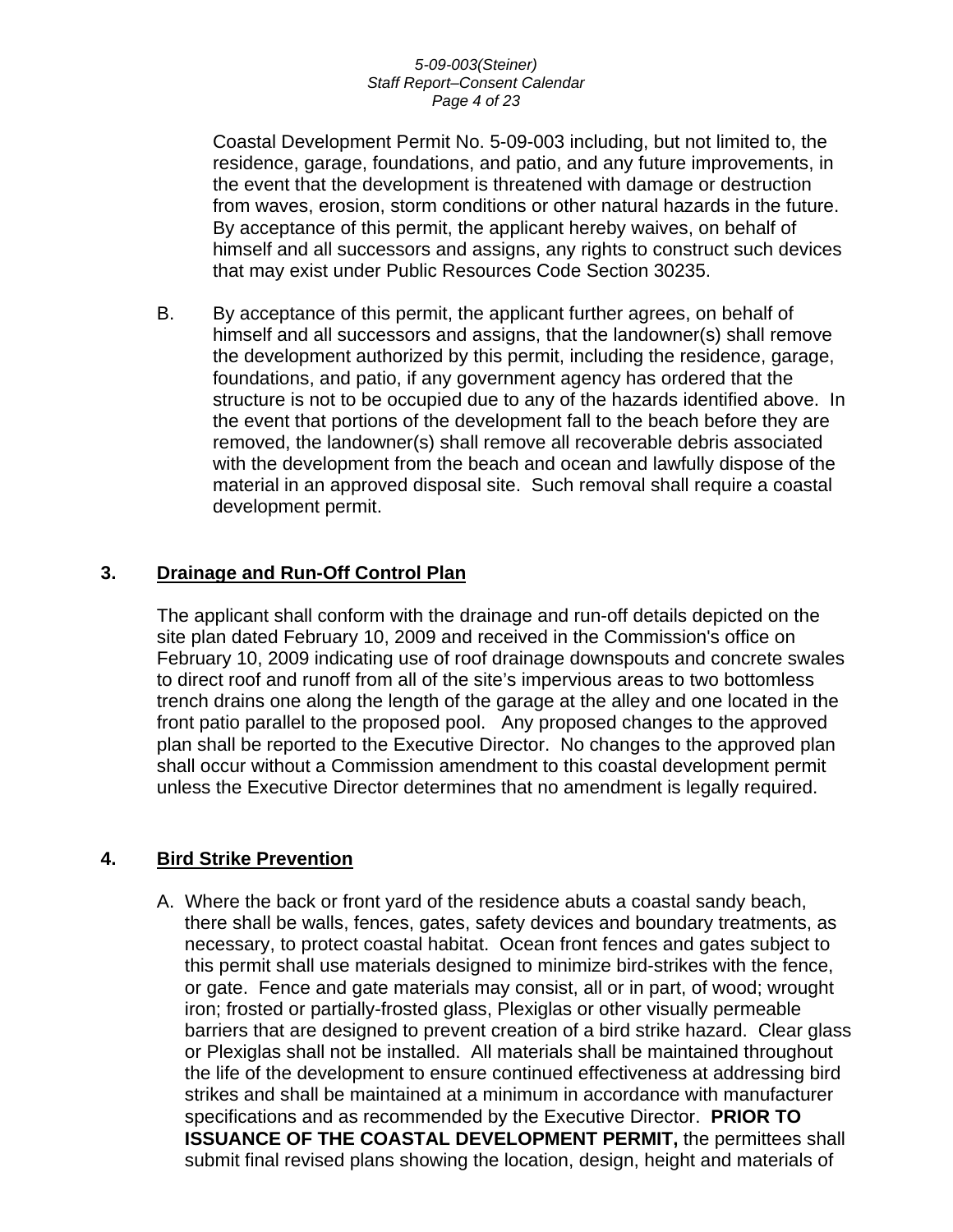### *5-09-003(Steiner) Staff Report–Consent Calendar Page 5 of 23*

fences, and gates for the review and approval of the Executive Director. Said plans shall reflect the requirements of this special condition. The plans shall have received prior review and approval by the City of Newport Beach.

B. The permittees shall undertake development in accordance with the approval final plans. Any proposed changes to the approved final plans shall be reported to the Executive Director. No changes to the approved final plans shall occur without a Commission amendment to this coastal development permit unless the Executive Director determines that no amendment is legally required.

## **5. Future Development**

This permit is only for the development described in Coastal Development Permit No. 5-09-003. Pursuant to Title 14 California Code of Regulations Section 13250(b)(6), the exemptions otherwise provided in Public Resources Code Section 30610(a) shall not apply to the development governed by Coastal Development Permit No. 5-09-003. Accordingly, any future improvements to the single-family house authorized by this permit, including but not limited to repair and maintenance identified as requiring a permit in Public Resources Section 30610(d) and Title 14 California Code of Regulations Sections 13252(a)-(b), shall require an amendment to Permit No. 5-09-003 from the Commission or shall require an additional coastal development permit from the Commission or from the applicable certified local government.

## **6. Generic Deed Restriction**

**PRIOR TO ISSUANCE OF THE COASTAL DEVELOPMENT PERMIT**, the applicant shall submit to the Executive Director for review and approval documentation demonstrating that the landowner(s) have executed and recorded against the parcel(s) governed by this permit a deed restriction, in a form and content acceptable to the Executive Director: (1) indicating that, pursuant to this permit, the California Coastal Commission has authorized development on the subject property, subject to terms and conditions that restrict the use and enjoyment of that property; and (2) imposing the Special Conditions of this permit as covenants, conditions and restrictions on the use and enjoyment of the Property. The deed restriction shall include a legal description of the entire parcel or parcels governed by this permit. The deed restriction shall also indicate that, in the event of an extinguishment or termination of the deed restriction for any reason, the terms and conditions of this permit shall continue to restrict the use and enjoyment of the subject property so long as either this permit or the development it authorizes, or any part, modification, or amendment thereof, remains in existence on or with respect to the subject property.

## **IV. FINDINGS AND DECLARATIONS:**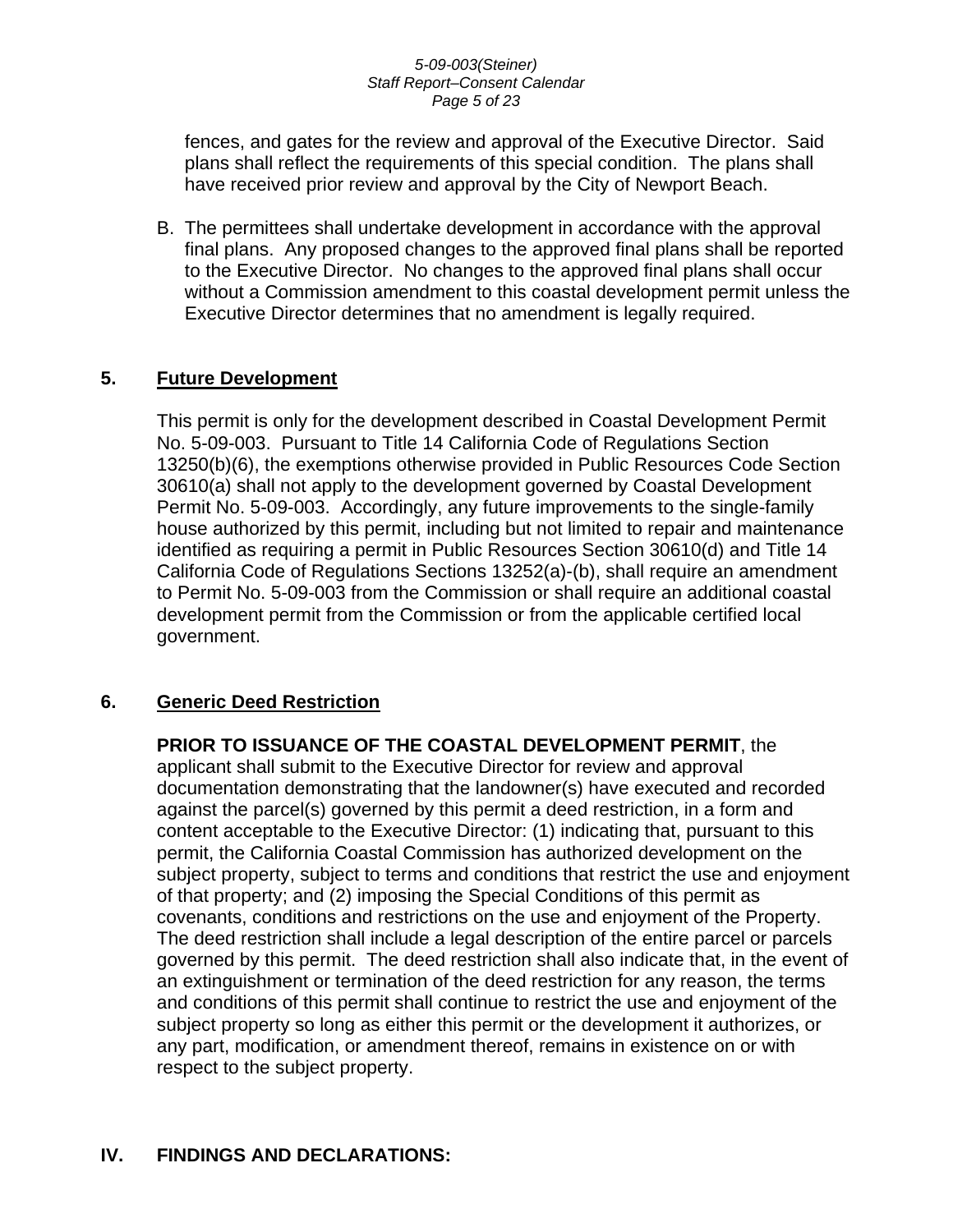### *5-09-003(Steiner) Staff Report–Consent Calendar Page 6 of 23*

The Commission hereby finds and declares:

## **A. PROJECT LOCATION AND DESCRIPTION**

The subject site is located at 1358 East Oceanfront within the City of Newport Beach, Orange County (Exhibits 1 and 2). The lot size is 7,451 square feet and is developed with two single-family residences. The City of Newport Beach Land Use Plan (LUP) designates the site Single-Family Residential and the proposed project adheres to this designation. The project is located within an existing oceanfront urban residential area on the Balboa peninsula, located between the Balboa Pier and the mouth of Newport Channel.

The site is a beachfront lot located between the first public road and the sea. There is a wide sandy beach (approximately 450 feet wide) between the subject property and the Pacific Ocean. Due to its oceanfront location, the project site may be potentially exposed to the hazard of wave up-rush during a severe storm event.

The applicant is proposing to subdivide the existing 7,451 square foot lot into its two original underlying legal lots, lot 5 and lot 6 of Tract 6466. Lot 5 (1354 East Ocean Front) will be 3,817 square feet in size and lot 6 (1358 East Ocean Front) will be 3,634 square feet in size. The proposed Parcel Map is included as Exhibit 4. The existing lot was originally established as two lots, lot 5 and lot 6 of tract 6466 and later merged through a lot line adjustment approved under CDP 5-05-515. Each lot is developed with a single family residence both owned by the applicant.

Additionally, the applicant proposes to demolish the existing two-story single-family residence on the underlying lot 6 (1358 East Ocean Front) and construct a new oceanfronting, 1,606 enclosed sq. ft. and 566 sq. ft. in outdoor living and dining space for a total of 2,172 sq. ft. living area, 25' high, two-story single-family residence with a 541 sq. ft. basement, 662 sq. ft. attached two-car garage and 408 sq. ft. second story deck. Project plans are included as Exhibit 3. Grading consisting of 210 cubic yards of cut for the basement is proposed. In addition, the project consists of hardscape improvements, including paved patios, pool, spa and a 5' high glass screen wall along the front (ocean facing) property line to be an extension of the existing 5' high glass screen wall from the adjacent property at 1354 E. Ocean Front. No work is proposed for 1354 E. Ocean Front.

Due to the oceanfront location of the proposed tempered glass screenwall, there is a substantial risk of bird strikes to the screenwall. Glass walls are known to have adverse impacts upon a variety of bird species. Birds are known to strike glass walls causing their death or stunning them which exposes them to predation. Some authors report that such birds strikes cause between 100 million to 1 billion bird deaths per year in North America alone. Birds strike the glass because they either don't see the glass, or there is some type of reflection in the glass which attracts them (such as the reflection of bushes or trees that the bird might use for habitat). Some type of boundary treatment is typically required where the backyards of residences abut coastal bluffs. To provide further protection to coastal avian species, **Special Condition 4** requires the applicant submit final revised plans for a screenwall that addresses bird strike issues, which is necessary to protect against significant disruption of habitat values. Newport Beach LUP identifies southern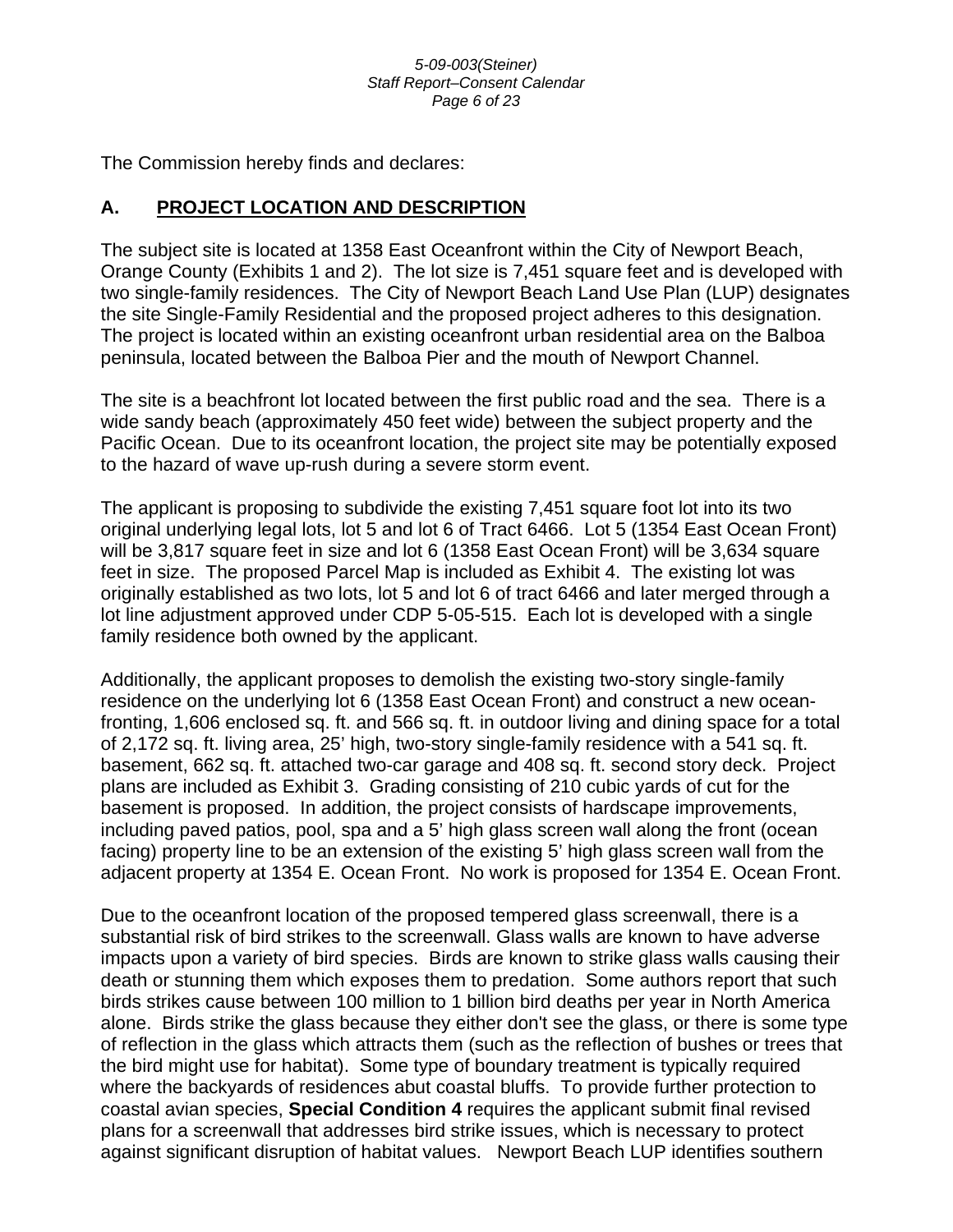### *5-09-003(Steiner) Staff Report–Consent Calendar Page 7 of 23*

coastal fore dune habitat located along the ocean side of the Balboa Peninsula from  $10<sup>th</sup>$ Street to the tip of the peninsula. Dune habitat is found in the vicinity at approximately 150 feet south of the site. Dune habitat is considered a sensitive plant community and is listed as rare or threatened or is otherwise protected by the U.S. Fish and Wildlife Service, the California Department of Fish and Game and the California Coastal Commission. Dunes can provide habitat for birds and small mammals. Furthermore, the Newport Beach LUP states, *"Loss of dune habitat as a result of coastal development is considered to be a significant environmental impact, and any potential impacts to this resource must be avoided, minimized, or compensated."* 

There are a variety of methods available to address bird strikes against glass. For instance, glass can be frosted or etched in a manner that renders the glass more visible and less reflective. In the case of fences or walls, alternative materials can be used, such as wood, stone, or metal (although this approach isn't usually palatable when there is a desire to see through the wall). Use of frosted or etched glass, wood, stone or metal material is preferable to other types of treatments such as appliqués because of the lower maintenance and less frequent replacement that is required.

The applicant is proposing water quality improvements as part of the proposed project, such as roof downspouts and concrete swales to direct roof and on-site runoff from all of the site's impervious areas to two bottomless trench drains, one along the length of the garage at the alley and one located in the front patio parallel to the proposed pool for onsite infiltration. No landscaping is proposed as the entire site will comprise the residence and hardscape.

The proposed project will not have an adverse effect on public access. The project meets the Commission's typical parking requirement (2 spaces per residential unit) and is designed to be compatible with the character of the surrounding development. The Commission has found through previous permit actions in this area that the City's setback is acceptable for maintaining public access. The proposed project is consistent with the City's 10-foot required setback from the seaward property line. The project site is located along the portion of Ocean Front that is not developed with the City's paved beachfront lateral public access way (boardwalk). Vertical public access to the public beach is available at the end of F Street, approximately 60 feet west of the site and lateral public access is available along the wide sandy beach immediately seaward of the subject site. No encroachments are proposed into the adjacent public beach. However, there is an existing landscaping encroachment of an approximately 20' x 30' area seaward of the property line consisting of groundcover. Groundcover is an allowed use in the Newport Beach Certified Land Use Plan (LUP). An LUP policy regarding encroachments in this area of Ocean Front only permits encroachments consisting of landscaping trees existing prior to October 22, 1991 and groundcover. The applicant has not requested approval of the groundcover as part of this application and it is unclear to whether the existing groundcover conforms with all LUP requirements related to landscaping (e.g. native plant species and avoidance of public access impediments). In addition, existing coastal dunes located further seaward of the site would need to be protected. The proposed project does not impact the dunes.

## **B. HAZARDS**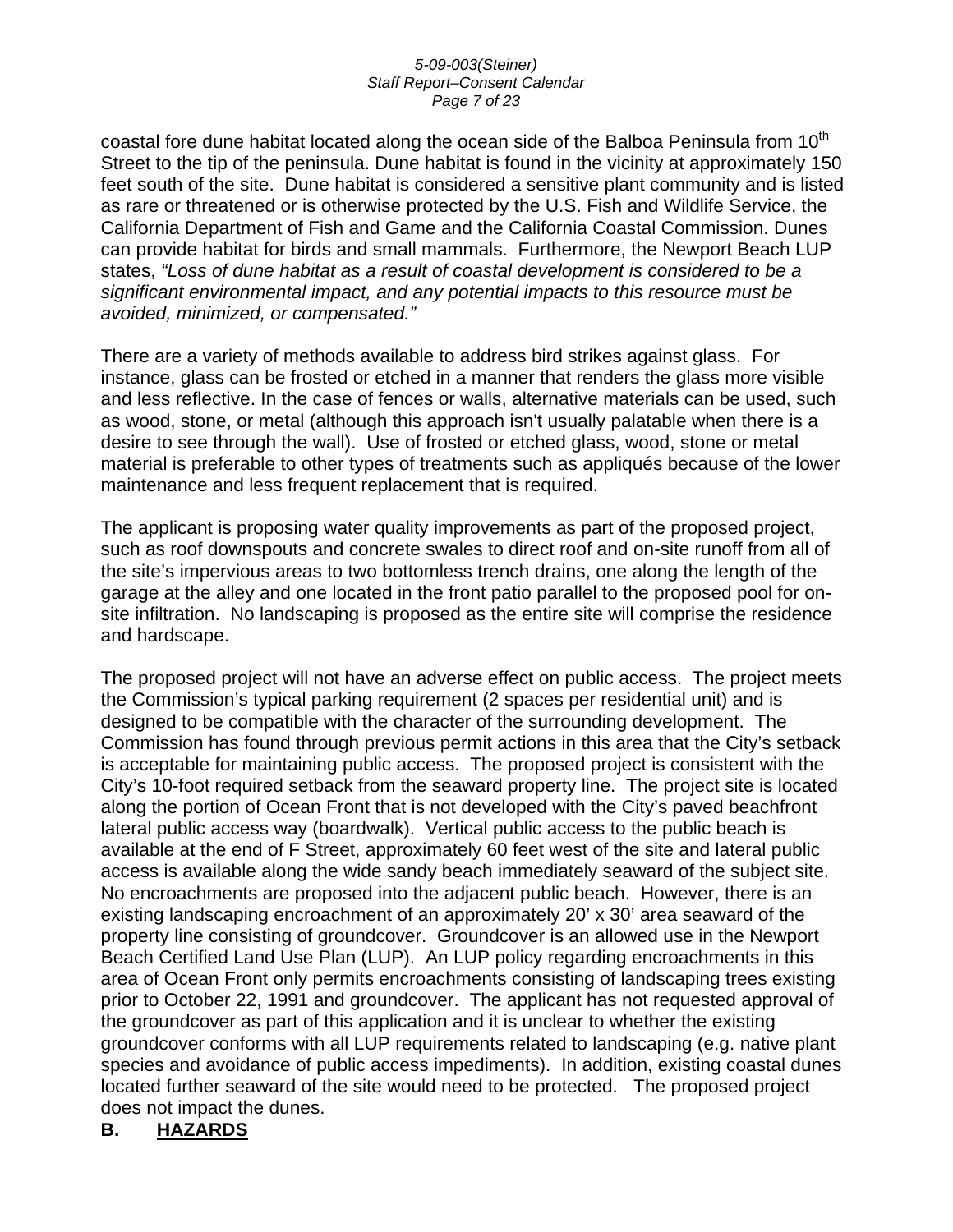### *5-09-003(Steiner) Staff Report–Consent Calendar Page 8 of 23*

Development adjacent to the ocean is inherently hazardous. Development which may require a protective device in the future cannot be allowed due to the adverse impacts such devices have upon, among other things, public access, visual resources and shoreline processes. To minimize the project's impact on shoreline processes, and to minimize risks to life and property, the development has been conditioned for one or more of the following: require an appropriate set-back from the water; require a drainage and runoff control plan to direct, treat, and minimize the flow of water offsite; prohibit construction of protective devices (such as a seawall) in the future; and to require that the landowner and any successor-in-interest assume the risk of undertaking the development. As conditioned, the Commission finds that the development conforms to the requirements of Sections 30235 and 30253 of the Coastal Act regarding the siting of development in hazardous locations.

## **C. DEVELOPMENT**

The development is located within an existing developed area and is compatible with the character and scale of the surrounding area. However, the proposed project raises concerns that future development of the project site potentially may result in a development which is not consistent with the Chapter 3 policies of the Coastal Act. To assure that future development is consistent with the Chapter 3 policies of the Coastal Act, the Commission finds that a future improvements special condition be imposed. As conditioned the development conforms with the Chapter 3 policies of the Coastal Act.

## **D. PUBLIC ACCESS**

The proposed development will not affect the public's ability to gain access to, and/or to use the coast and nearby recreational facilities. Therefore, as proposed the development, as conditioned, conforms with Sections 30210 through 30214, Sections 30220 through 30224, and 30252 of the Coastal Act.

## **E. WATER QUALITY**

The proposed development has a potential for a discharge of polluted runoff from the project site into coastal waters. The development, as proposed and as conditioned, incorporates design features to minimize the effect of construction and post-construction activities on the marine environment. These design features include, but are not limited to, one or more of the following: the appropriate management of equipment and construction materials, reducing runoff through the use of permeable surfaces, the use of non-invasive drought tolerant vegetation to reduce and treat the runoff discharged from the site, and for the use of post-construction best management practices to minimize the project's adverse impact on coastal waters. Therefore, the Commission finds that the proposed development, as conditioned, conforms with Sections 30230 and 30231 of the Coastal Act regarding the protection of water quality to promote the biological productivity of coastal waters and to protect human health.

## **F. DEED RESTRICTION**

To ensure that any prospective future owners of the property are made aware of the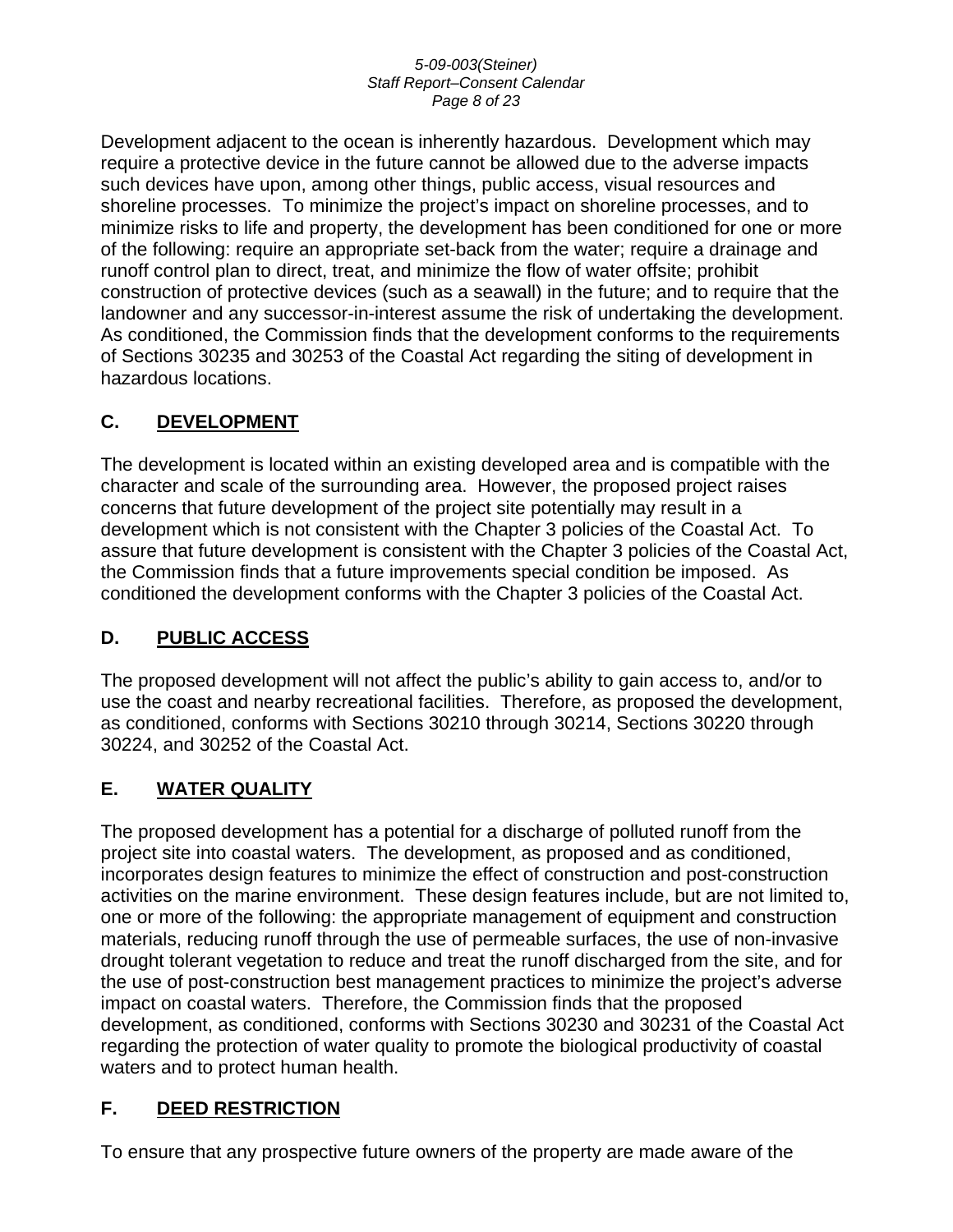### *5-09-003(Steiner) Staff Report–Consent Calendar Page 9 of 23*

applicability of the conditions of this permit, the Commission imposes one additional condition requiring that the property owner record a deed restriction against the property, referencing all of the above Special Conditions of this permit and imposing them as covenants, conditions and restrictions on the use and enjoyment of the Property. Thus, as conditioned, any prospective future owner will receive actual notice of the restrictions and/or obligations imposed on the use and enjoyment of the land including the risks of the development and/or hazards to which the site is subject, and the Commission's immunity from liability.

## **G. LOCAL COASTAL PROGRAM**

Coastal Act section 30604(a) states that, prior to certification of a local coastal program ("LCP"), a coastal development permit can only be issued upon a finding that the proposed development is in conformity with Chapter 3 of the Act and that the permitted development will not prejudice the ability of the local government to prepare an LCP that is in conformity with Chapter 3. The Land Use Plan for the City of Newport Beach was effectively certified on May 19, 1982. The certified LUP was updated on October 2005. As conditioned, the proposed development is consistent with Chapter 3 of the Coastal Act and with the certified Land Use Plan for the area. Approval of the project, as conditioned, will not prejudice the ability of the local government to prepare an LCP that is in conformity with the provisions of Chapter 3 of the Coastal Act.

## **H. CALIFORNIA ENVIRONMENTAL QUALITY ACT**

As conditioned, there are no feasible alternatives or additional feasible mitigation measures available that would substantially lessen any significant adverse effect that the activity may have on the environment. Therefore, the Commission finds that the proposed project, as conditioned to mitigate the identified impacts, is the least environmentally damaging feasible alternative and can be found consistent with the requirements of the Coastal Act to conform to CEQA.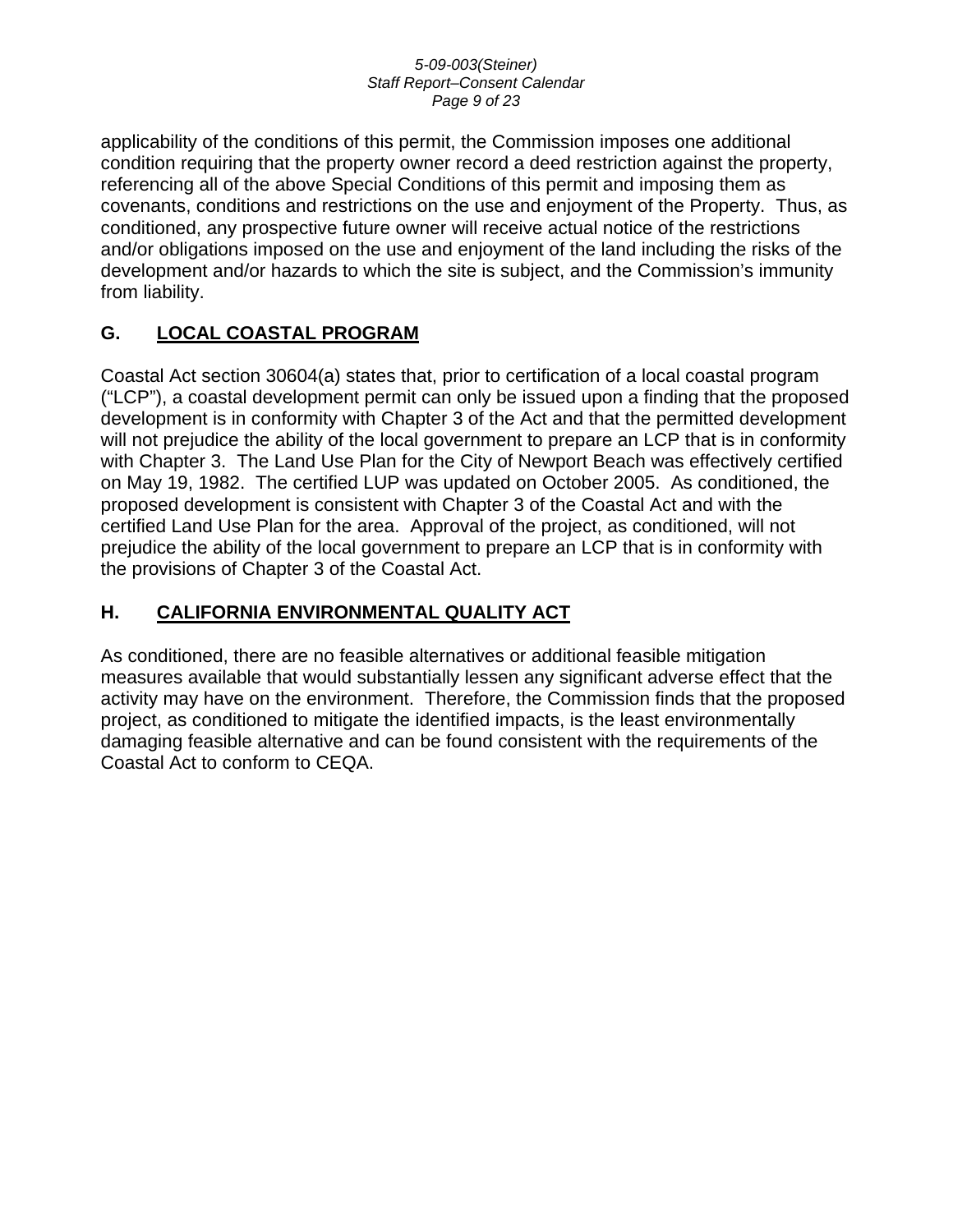### *5-09-003(Steiner) Staff Report–Consent Calendar Page 10 of 23*

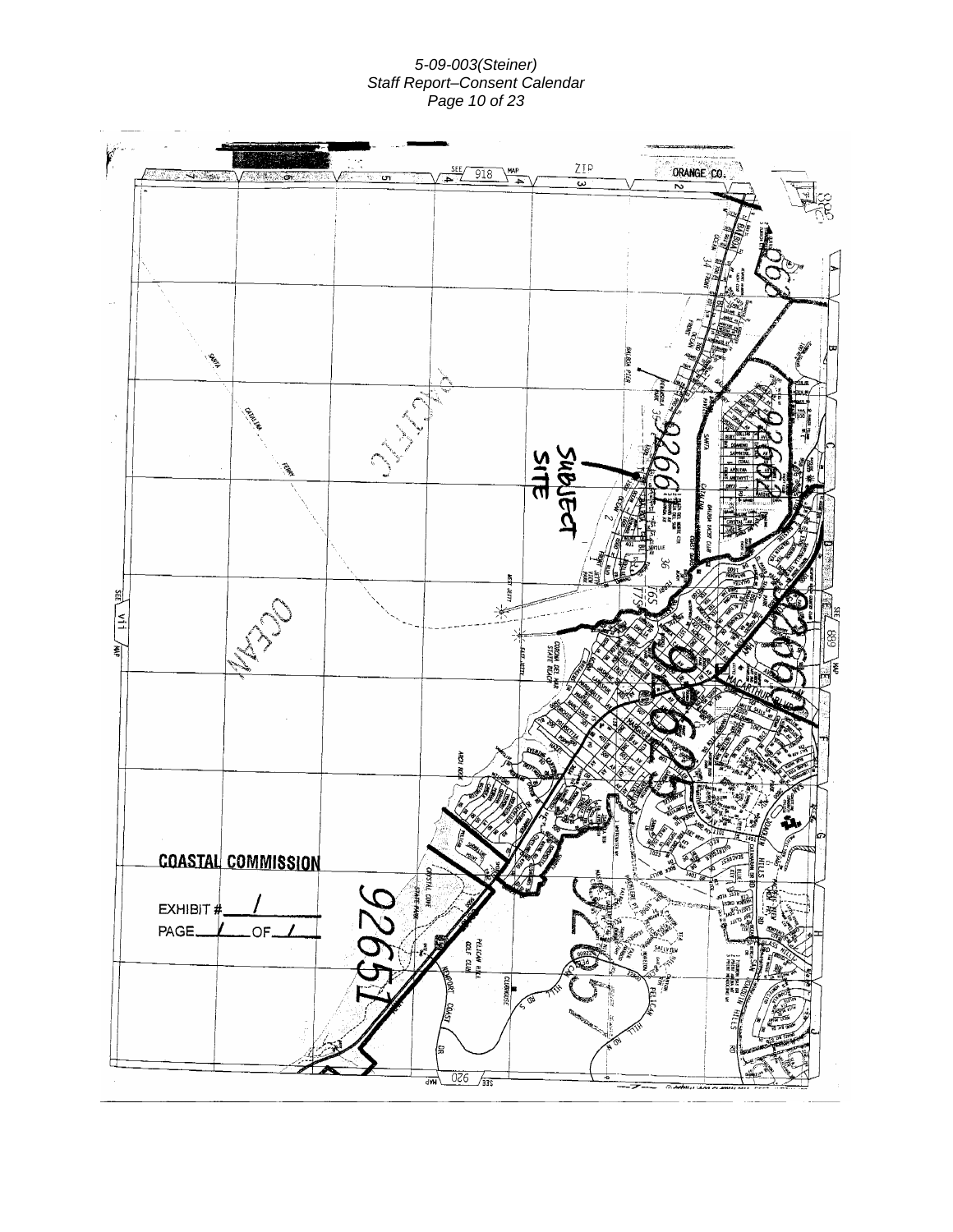### *5-09-003(Steiner) Staff Report–Consent Calendar Page 11 of 23*

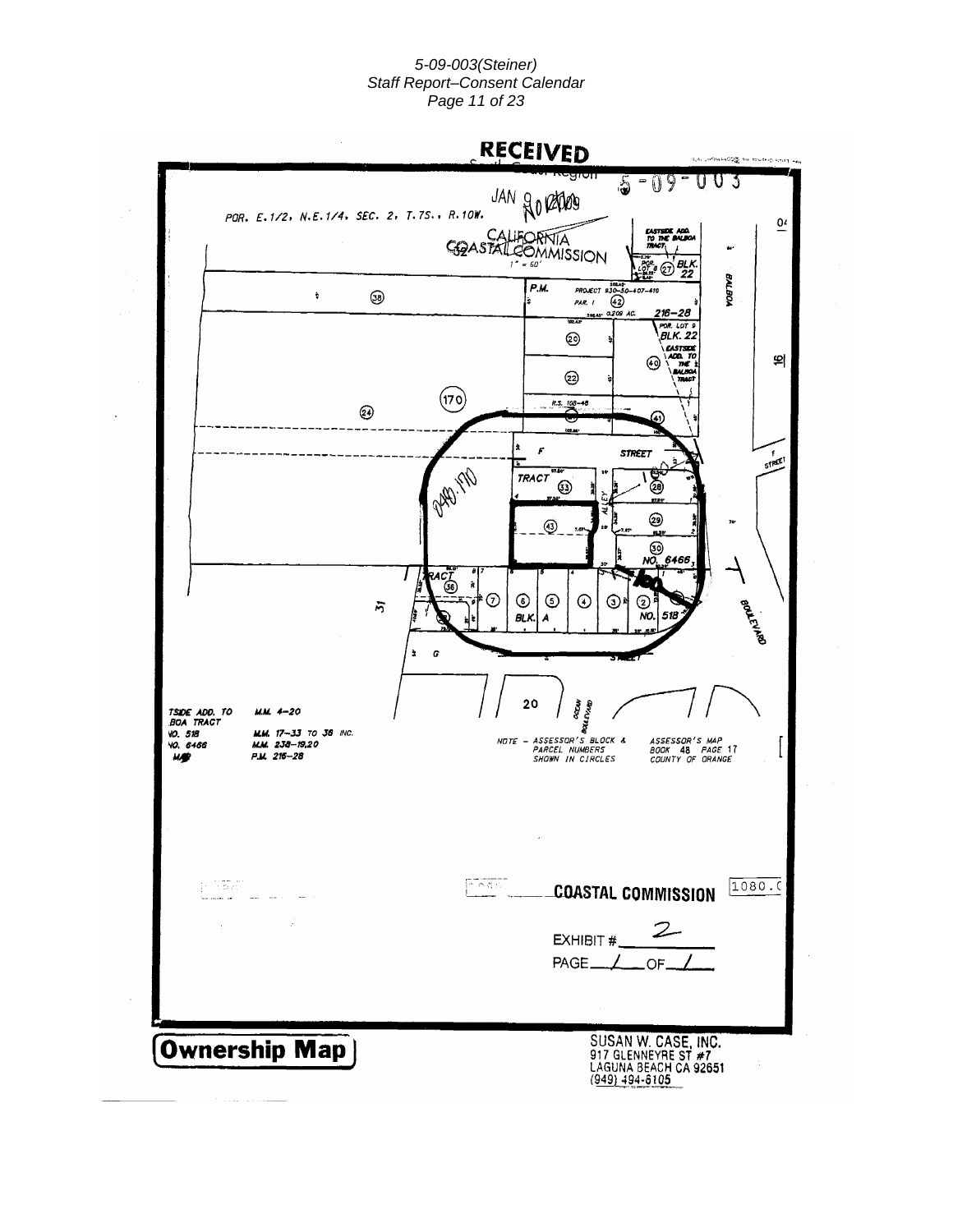#### *5-09-003(Steiner) Staff Report–Consent Calendar Page 12 of 23*

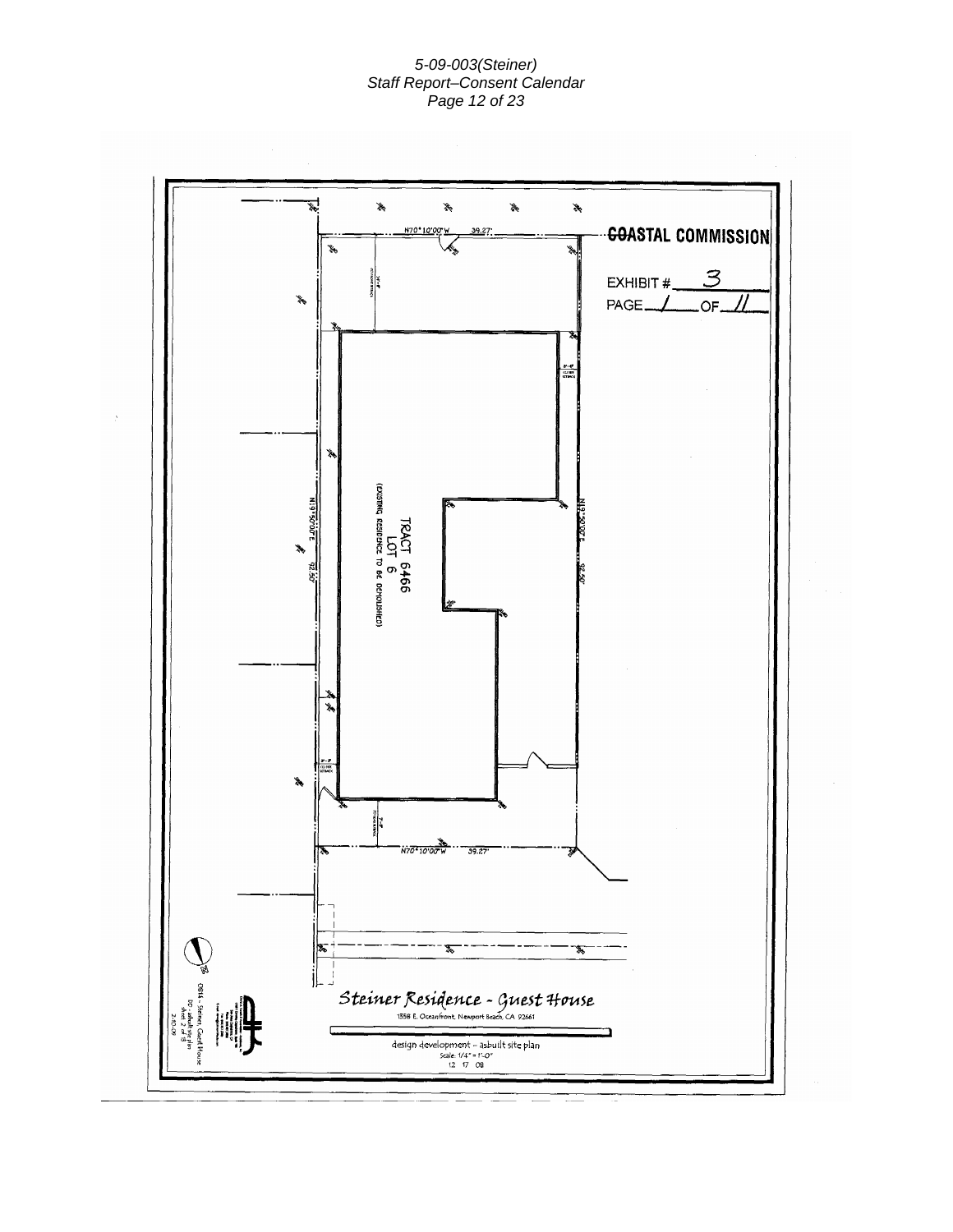### *5-09-003(Steiner) Staff Report–Consent Calendar Page 13 of 23*

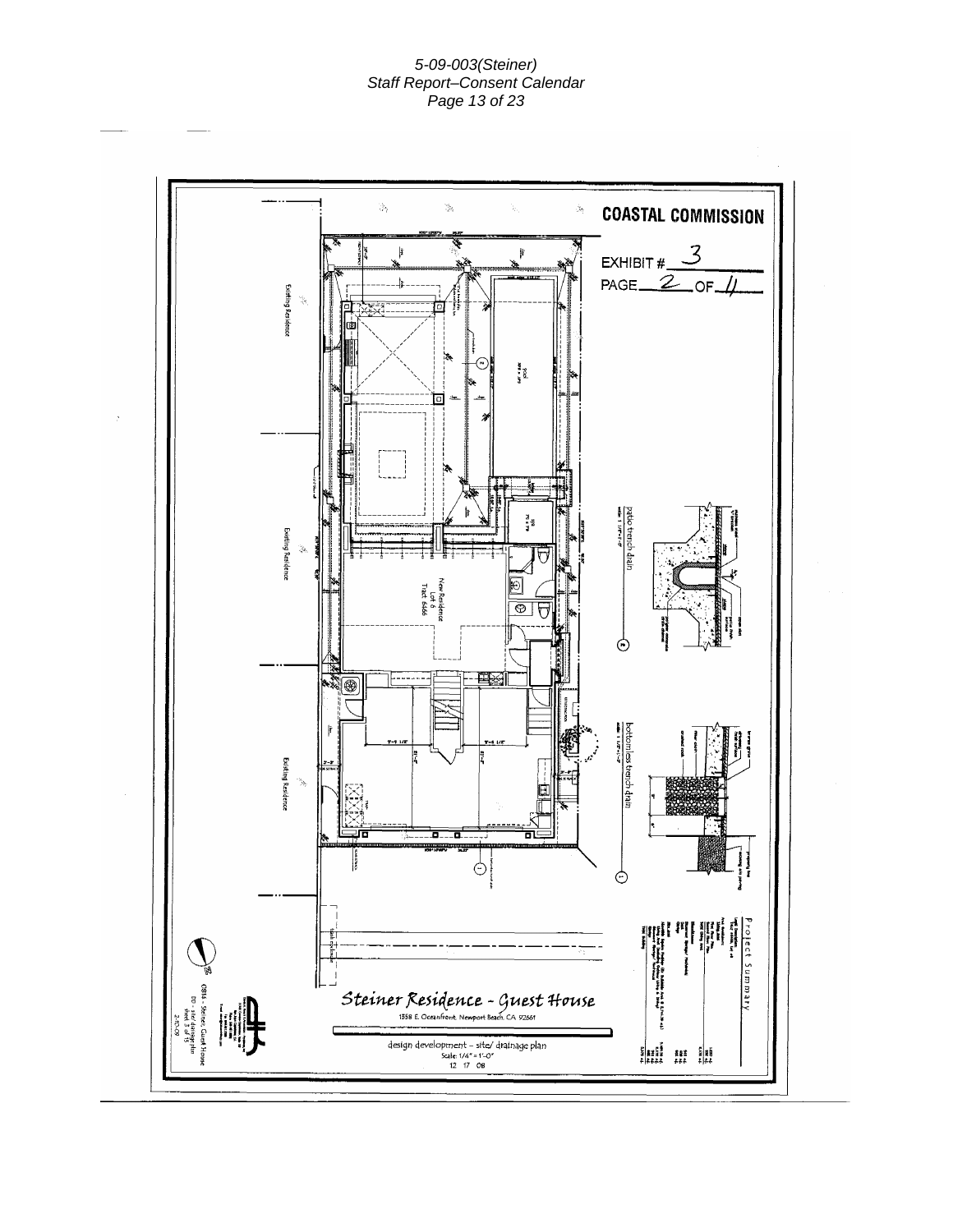### *5-09-003(Steiner) Staff Report–Consent Calendar Page 14 of 23*

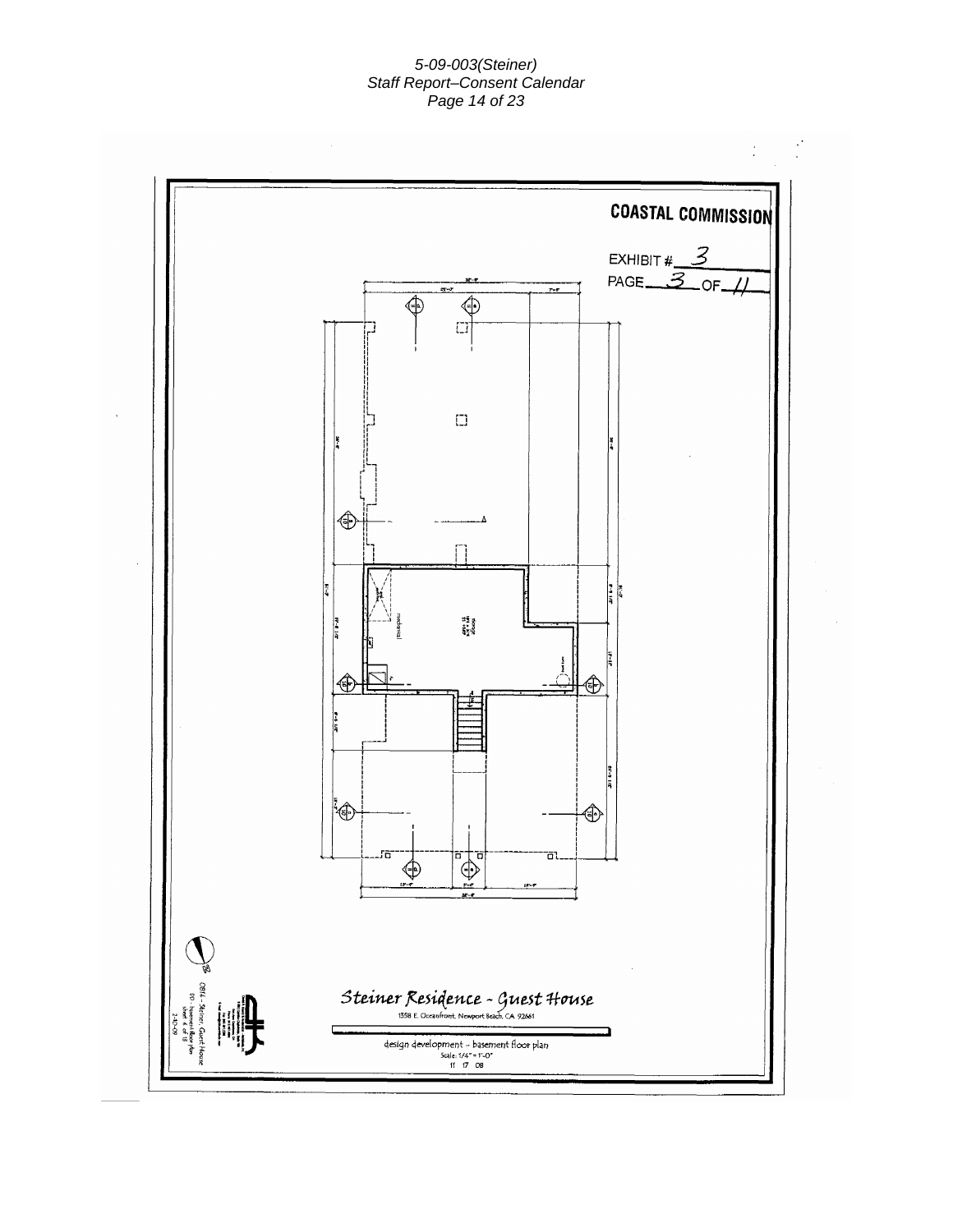### *5-09-003(Steiner) Staff Report–Consent Calendar Page 15 of 23*

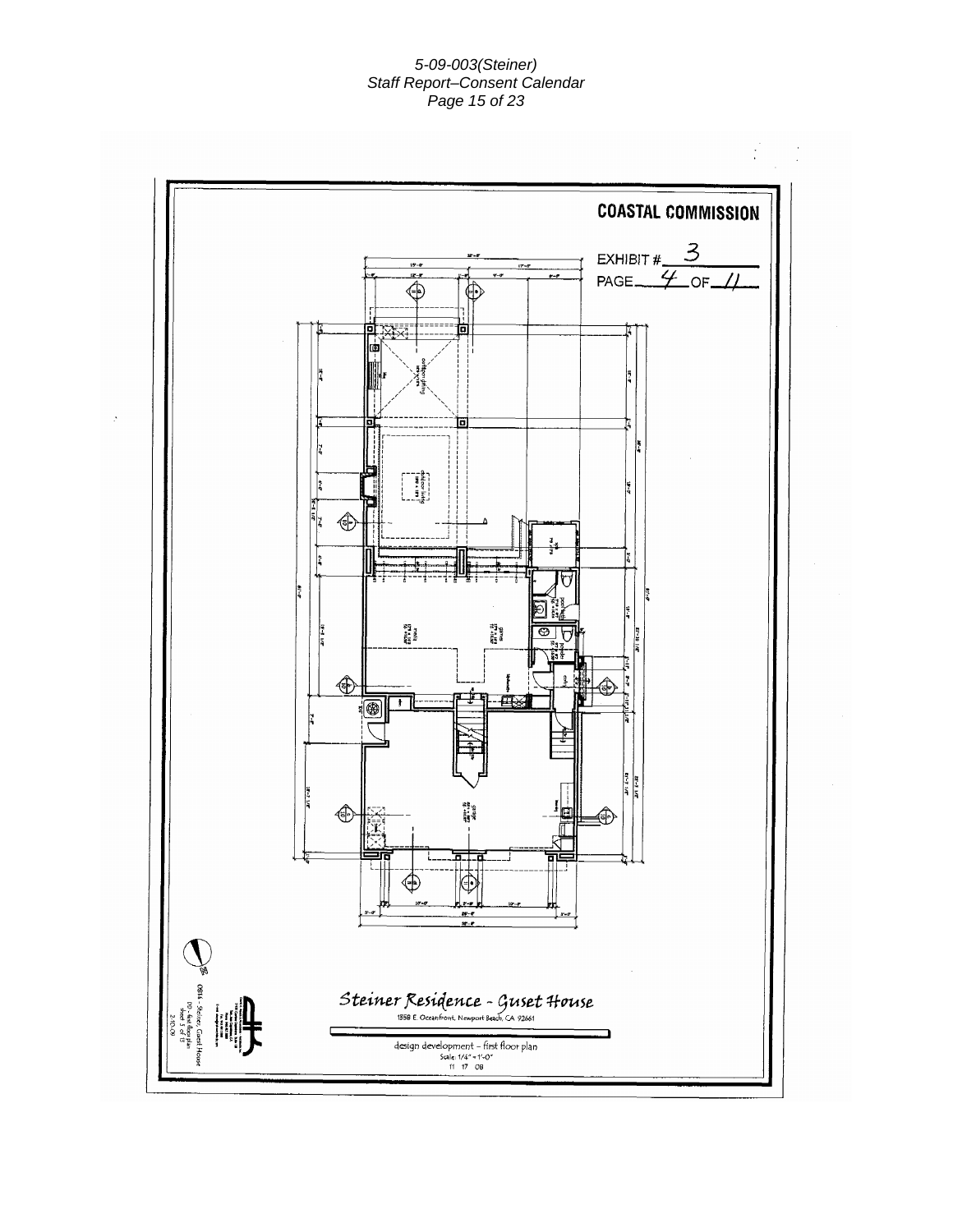### *5-09-003(Steiner) Staff Report–Consent Calendar Page 16 of 23*

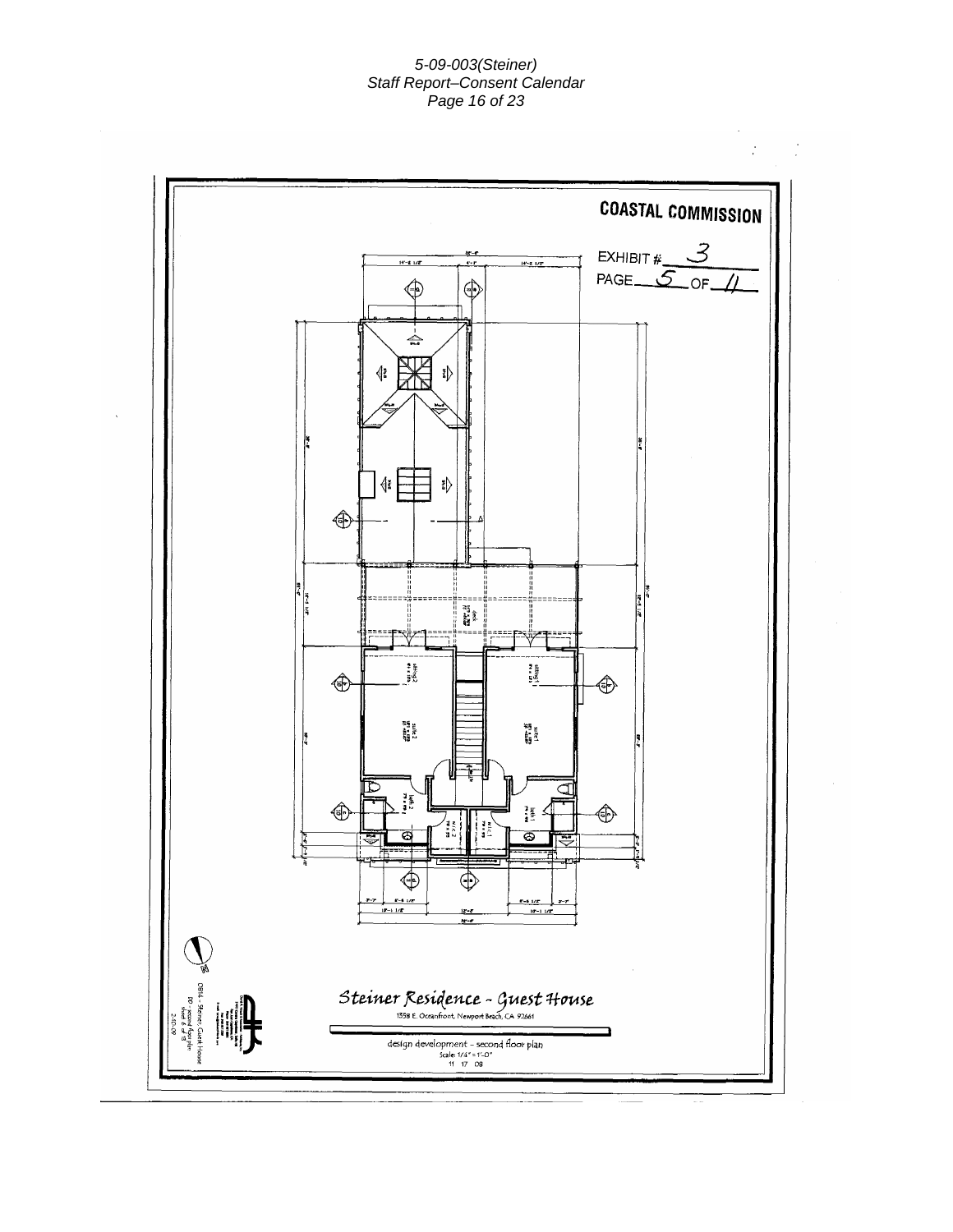### *5-09-003(Steiner) Staff Report–Consent Calendar Page 17 of 23*

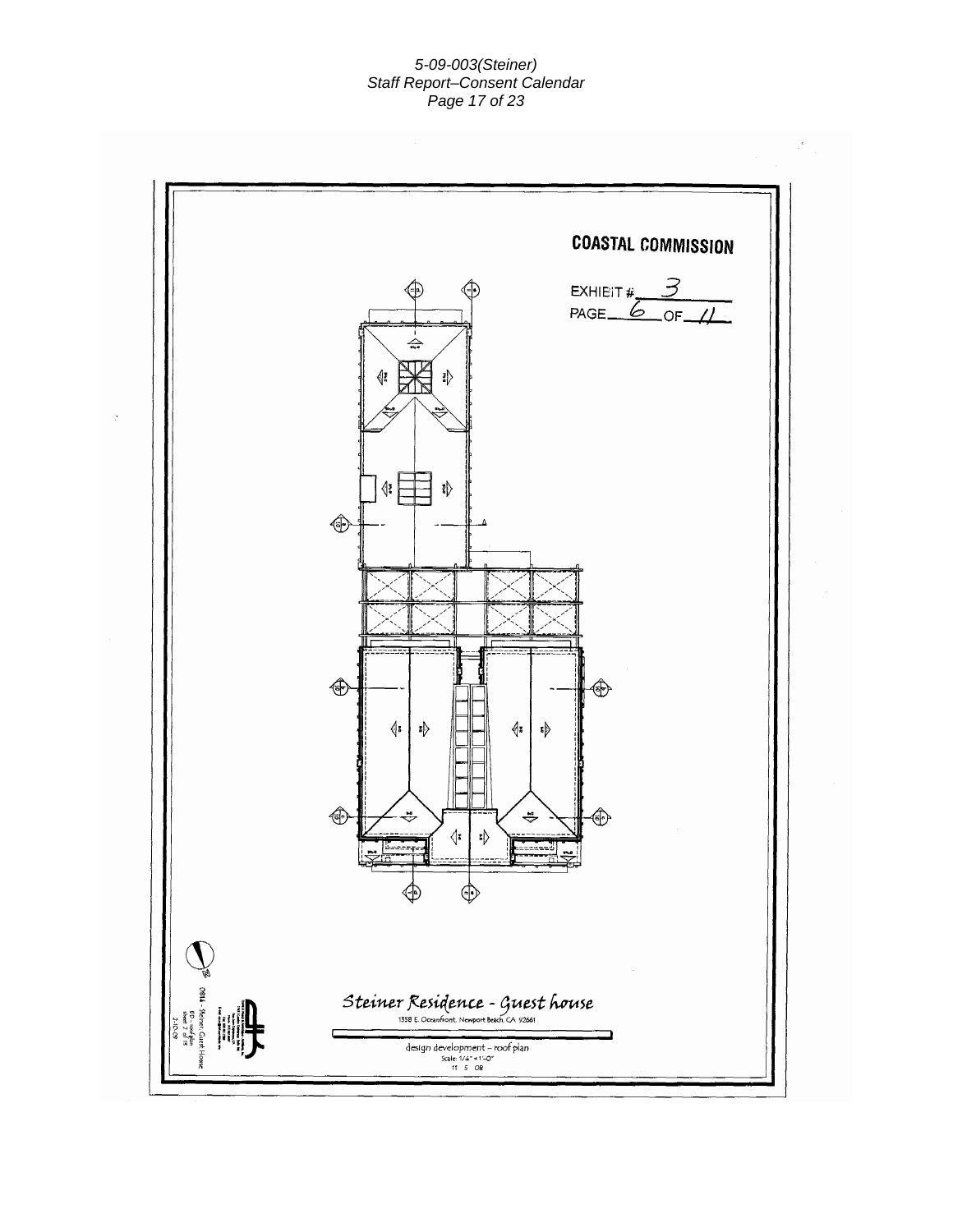### *5-09-003(Steiner) Staff Report–Consent Calendar Page 18 of 23*

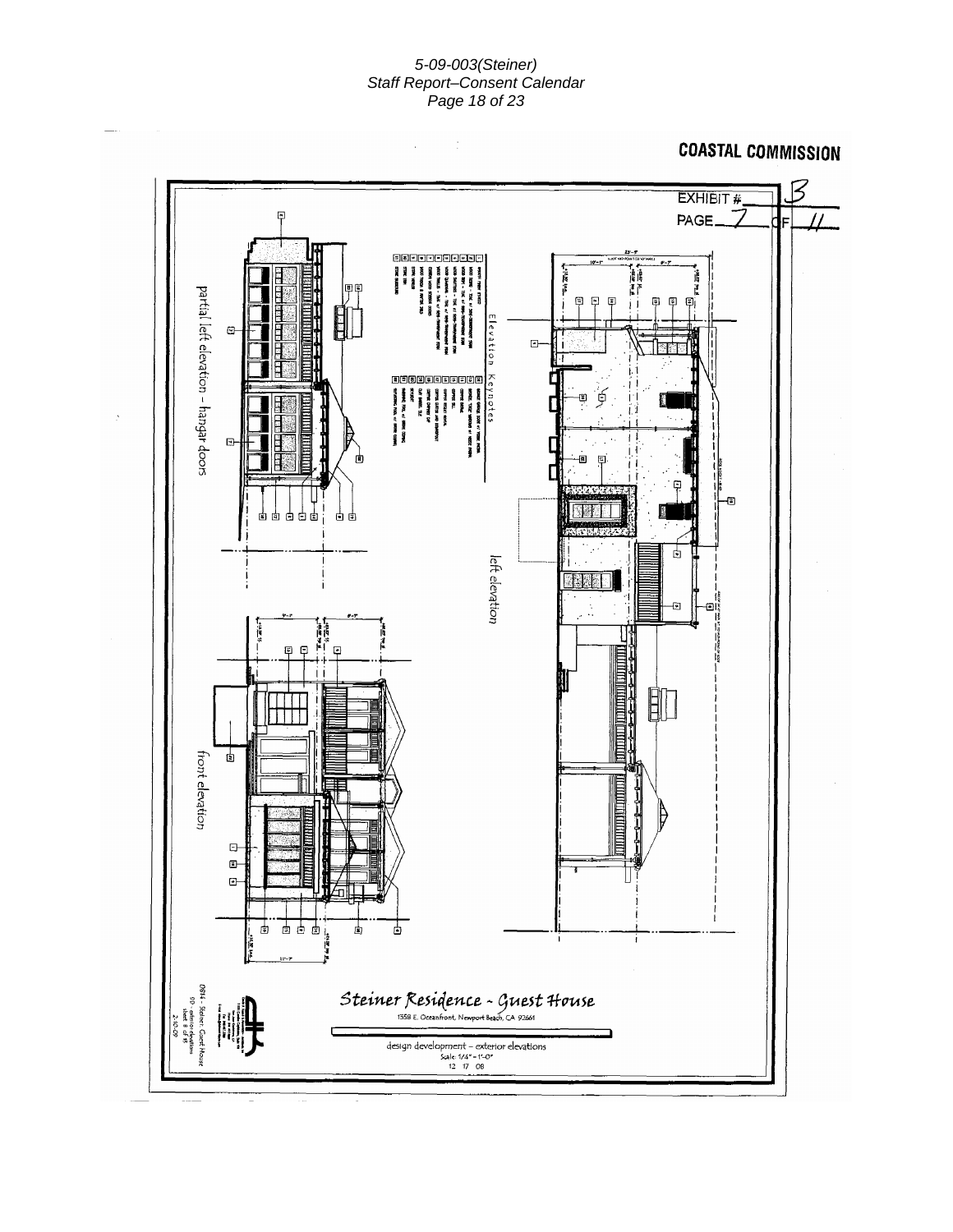### *5-09-003(Steiner) Staff Report–Consent Calendar Page 19 of 23*

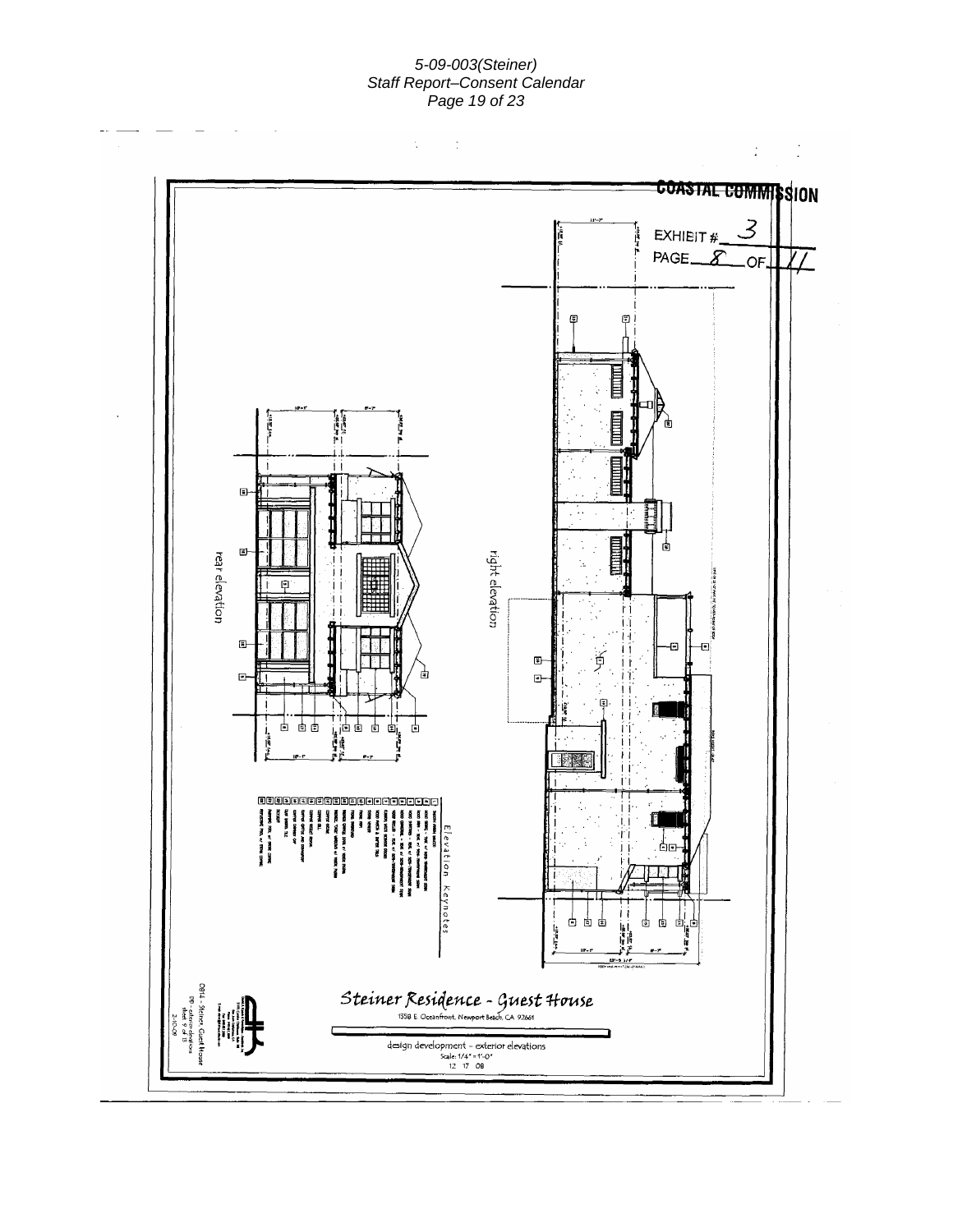### *5-09-003(Steiner) Staff Report–Consent Calendar Page 20 of 23*

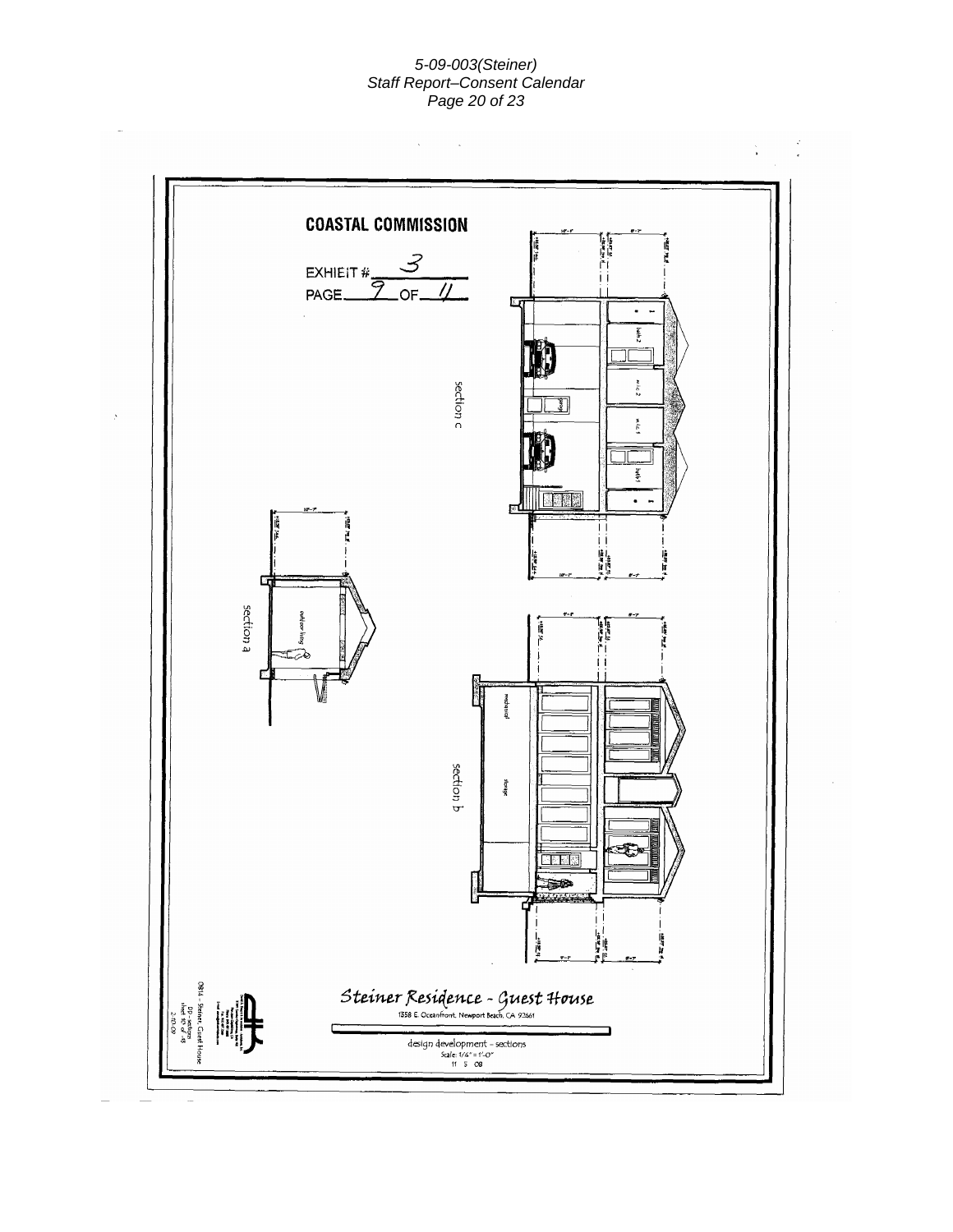#### *5-09-003(Steiner) Staff Report–Consent Calendar Page 21 of 23*

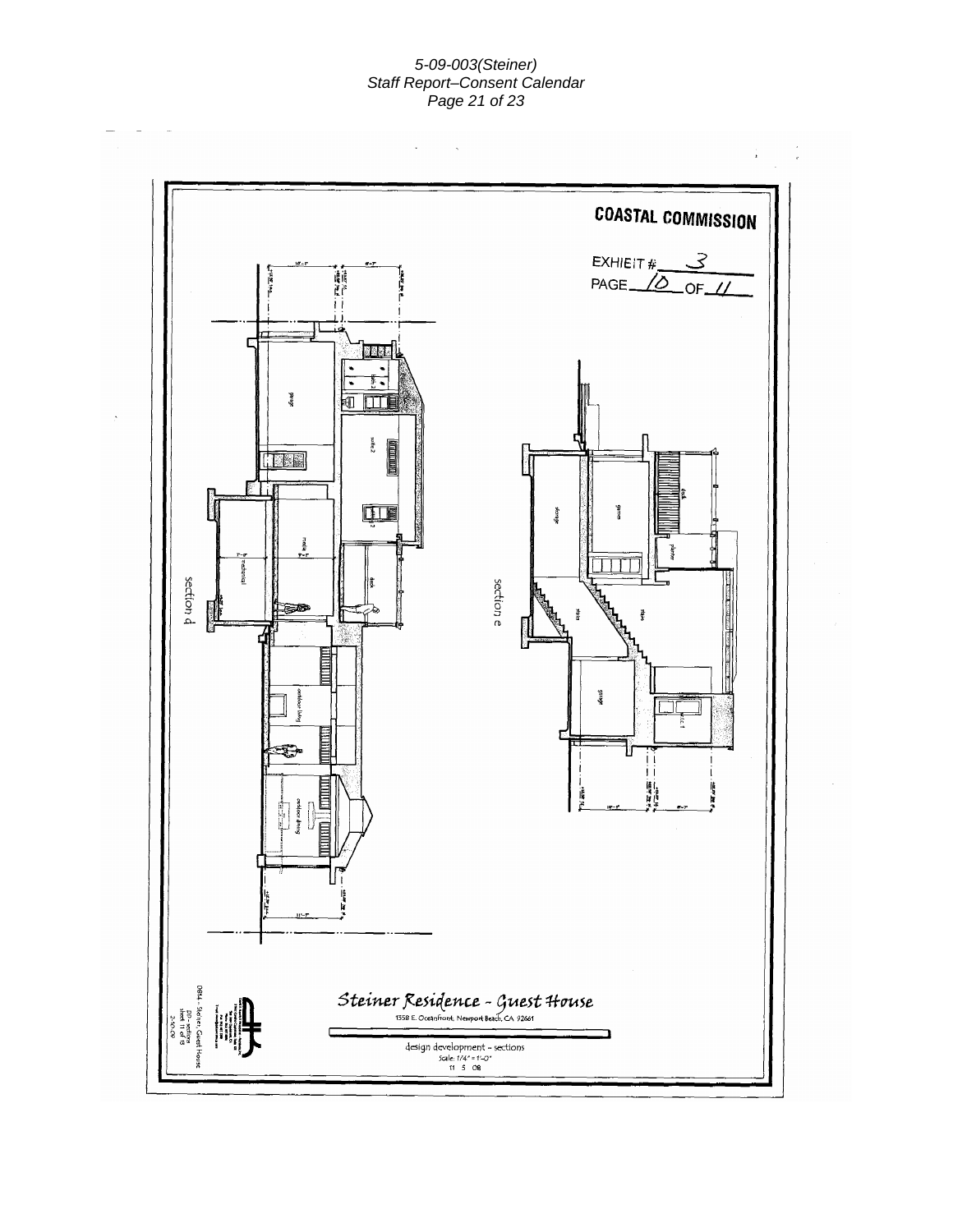#### *5-09-003(Steiner) Staff Report–Consent Calendar Page 22 of 23*